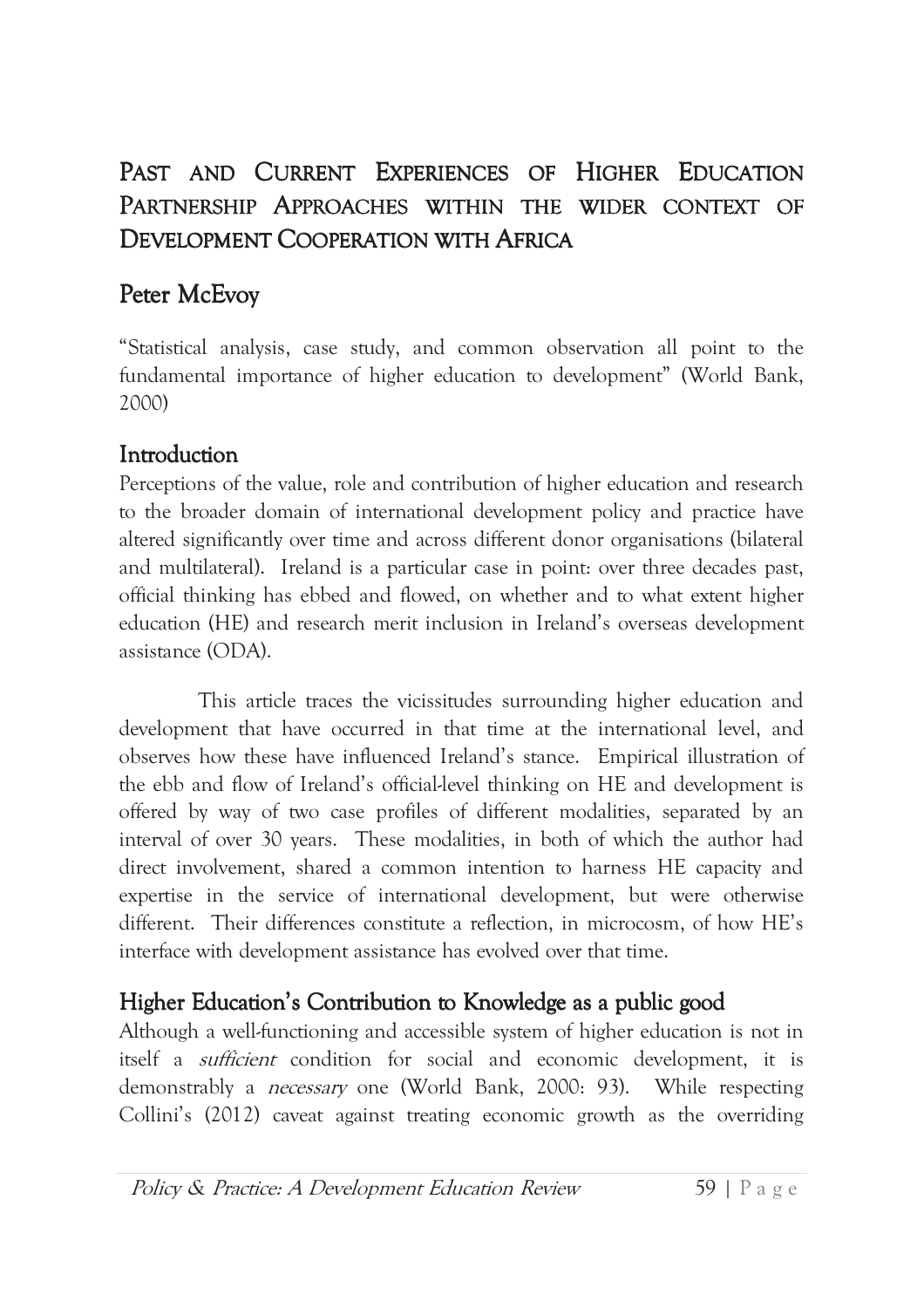criterion of the societal value of HE, it is clear that Africa's prospects of benefiting from the knowledge society seem greatly impaired without steady expansion, diversification and quality improvement of its higher education capacity.

According to Peters (2006), 'the ideas of regional and international development depend on a nuanced understanding of the meaning of "knowledge economy", and the new spaces and possibilities that have emerged for preserving the university's traditional critical functions and for promoting *public knowledge* (i.e. knowledge as a global public good, as articulated by Stiglitz (1999). Thus understanding of the knowledge economy helps frame the discourse on how universities might best respond to new ethical, legal and political responsibilities that have opened up as a result of globalisation. Taking this analysis further, Singh (2001) argued compellingly that higher education must go beyond concerns such as labour market issues or national economic competitiveness (important as these are), and engage in 'broader social and philosophical issues and debates concerning the "public good"'.

Peters' call for a more nuanced view of the 'knowledge economy' is consonant with the earlier critique of the 'knowledge society' concept from an African perspective, by Akilagpa Sawyerr, former Secretary General of the Association of African Universities. He described how the concept's increasing currency gave rise to both positive and negative implications for African institutions:

> "On the positive side, the spread of modern knowledge offers possibilities for improvements in the quality of life worldwide, through the better understanding of modern hygiene, nutrition, environmental protection, governance systems, and...the initial conditions for productivity increases in virtually all sectors. On the negative side, one could mention the tendency to political and economic domination by developed economies and their institutions: the increasing homogenization of cultures and threat to local knowledge...and the exacerbation of local differences and inequalities through uneven access to such knowledge and the means for its application" (Sawyerr, 2004: 212).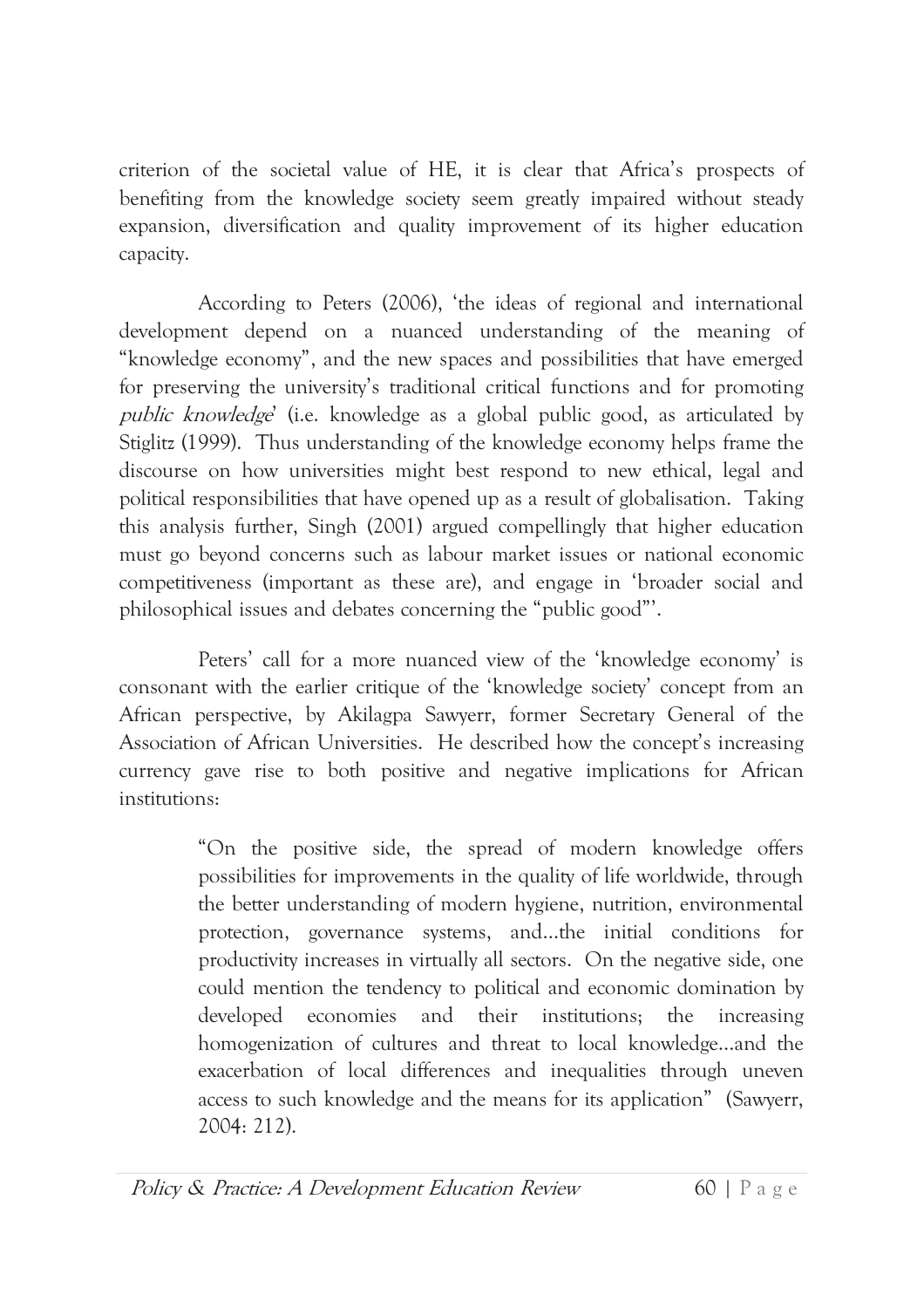Even if a rather utilitarian view of the 'knowledge economy' is taken, higher education can still be seen as conferring a public good, as well as substantial private benefits such as better employment prospects, increased The 1998-99 World Development Report Knowledge for social mobility. Development (World Bank, 1999) proposed an analytical framework emphasising the complementary role of four key strategic dimensions to guide countries in the transition to a knowledge-based economy: an appropriate economic and institutional regime, a strong human capital base, a dynamic information infrastructure, and an efficient national innovation system. Salmi concludes that 'tertiary education is central to all four pillars of this framework, but its role is particularly crucial in support of building a strong human capital base and contributing to an efficient national innovation system' (Salmi 2009:  $2)$ .

From an economics perspective. Tilak (2007) draws attention to the broader development impact of higher education. His analysis of Indian econometric data leads him to posit four main developmental effects of HE: first, that it enhances earnings, promotes income growth and contributes to economic development (assuming that the brain drain factor is effectively mitigated); second, that it contributes to the reduction of relative and absolute poverty; third, that it negatively influences infant mortality; and fourth, that it is positively related to life expectancy.

Overall, the thrust of the discourse on higher education and development in the past decade or so points to HE having a vital role to play alongside government and wider civil society - in promoting balanced socioeconomic development and poverty reduction. But this convergence of analytical views does not refute the observation that 'the experience of higher education in developing countries has been disappointing to date; its contribution to social and economic development has not mirrored its accomplishments in developed countries' (World Bank, 2000: 93). The brief historical review which follows reveals that the attitudes towards HE on the part of both influential donor agencies and of national governments in Africa have oscillated considerably over the years.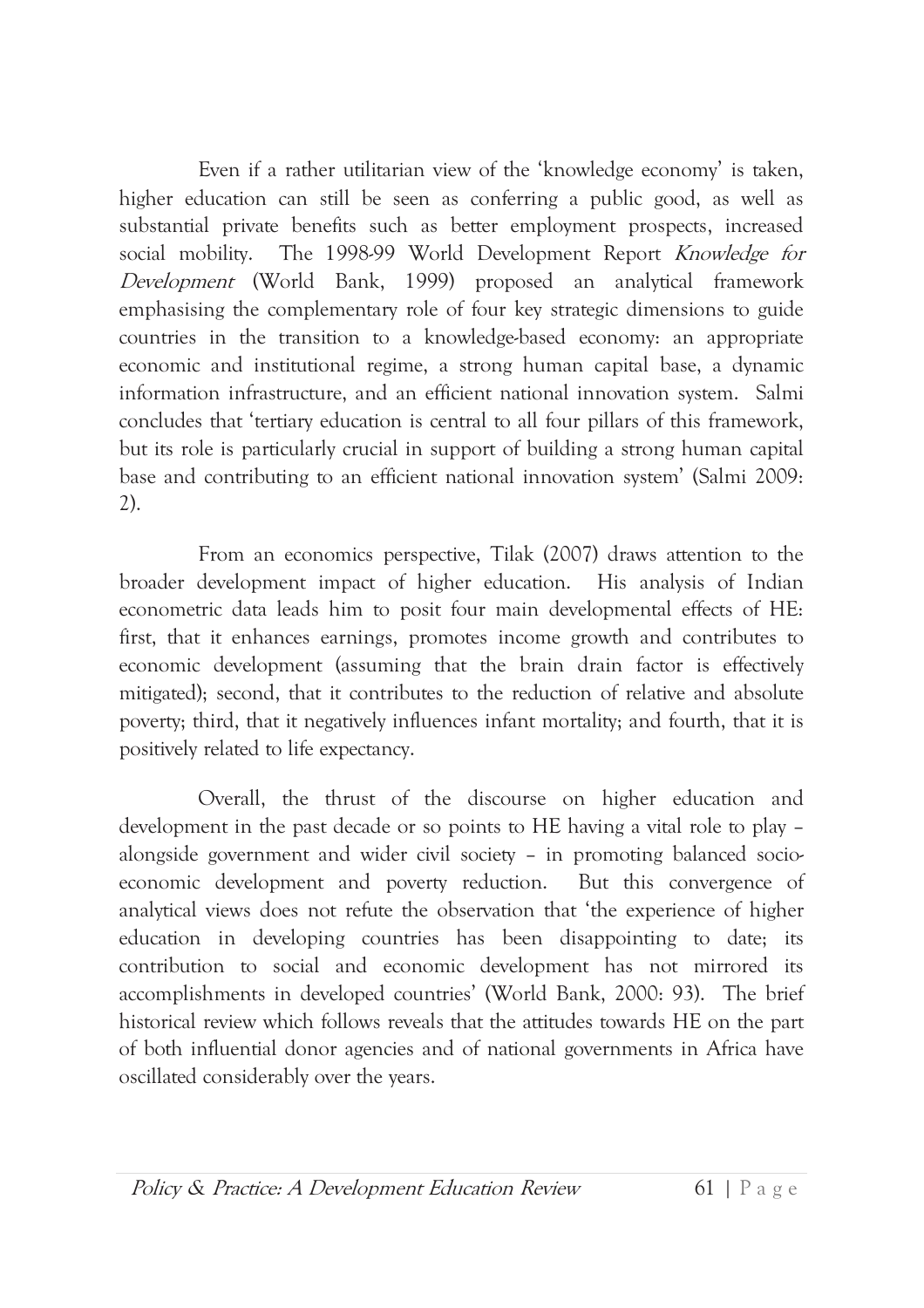#### African universities post-independence

Following the continent-wide advent of independence in the 1960s, African universities, many of which had been established as a benign legacy of colonial rule, enjoyed a period of growth and national prestige, and were perceived as engines of nation-building and economic modernisation. They were regarded by home governments and overseas donors alike as power-houses of human capital formation, laying the basis for economic take-off. This analysis chimed well with the rather mechanistic 'linear stages' model of development economics which held sway in the 1960s, the main advocate of which was Rostow (1960).

In the early post-independence phase of aspiring economic modernisation in Africa in the 1960s, many university posts were filled by expatriate teachers from the global North, while newly-recruited junior indigenous counterparts received fellowships and bursaries to undergo graduate training in Europe, the Soviet Union and the United States (US). At this time, higher education was also seen as important to the process of Africanisation, by producing graduates to replace the expatriate cadres of administrators, managers and professionals. There was national pride in the new national universities as symbols of a new political dispensation: so much so that, over time, governments increasingly asserted their rights to 'own' HE institutions, viewing them more as state utilities than autonomous institutions of learning.

A paradigm shift thus occurred as university institutions particularly in Anglophone African countries such as Ghana, Uganda and Zambia moved from a 'state supervising model' to a 'state control model' (Neave and van Vught, 1994: 12), and as vice-chancellorships and other senior appointments became politicised (Teferra and Altbach, 2003). Francophone African institutions did not experience such a paradigm shift, since from the outset they had approximated to France's structure of university organisation; this bears close affinity to the state control model, characterised by centralised administrative systems, civil service status of employees, and standardisation of diplomas and degrees (Neave and van Vught, 1994: 12).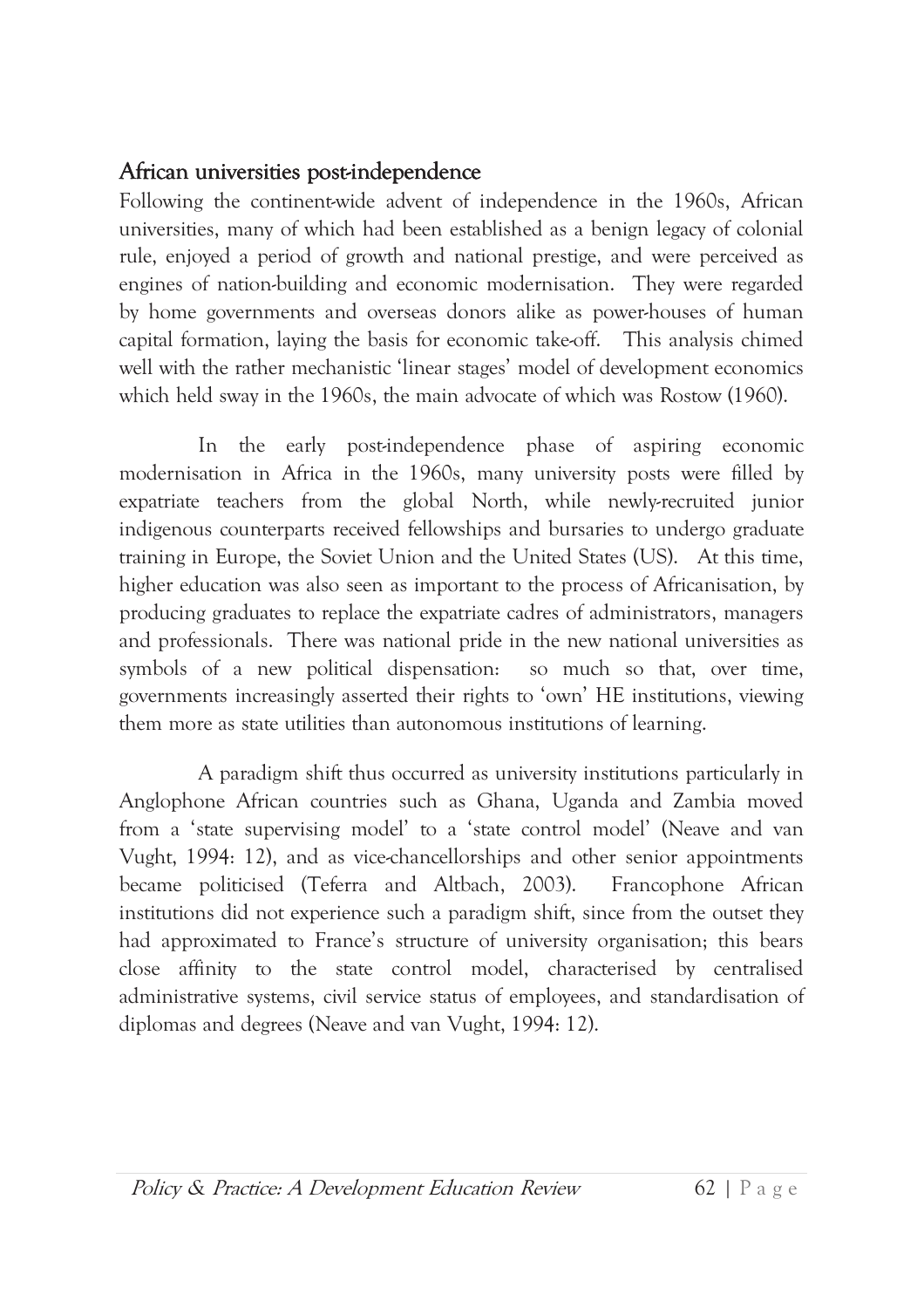### Late-1970s to early 1990s: resource depletion in higher education in Africa

From the mid-1970s and throughout the 1980s, a prolonged period of recession hit most newly independent African states, and this exerted disproportionately adverse effects on higher education. Public finances went into prolonged decline as a result of falling commodity prices, energy price increases, Cold War politics, trade barriers, civil conflict, and front line struggles with apartheid South Africa (Szanton and Manyika, 2002). For almost two decades thereafter, public higher education institutions found themselves overstretched by a combination of dwindling resources and rapid 'massification' of enrolment. The contraction of the public service for which many graduates were destined (resulting in part from compliance with structural adjustment programmes) led to problems of graduate unemployment and an exodus of young academic, professional and technical talent - commonly referred to as 'brain drain'. The human capital base of sub-Saharan Africa thus became depleted of key skills in agronomy, medicine, hydrology, pedagogy, applied statistics, law, public administration, journalism, engineering, business and commerce.

Meanwhile scepticism began to grow among international donors about the merits of public investment in higher education in less developed The contribution of higher education to economic and social countries. development *relative to other priorities* became sharply contested. In particular, two papers (Colclough, 1982; Psacharopoulos and Tan et al., 1986) analysed the contribution of education to economic growth, and the relative costs and benefits associated with different levels of education. The latter of these studies, a World Bank Staff working paper, based its analysis on earnings differentials, and drew comparative conclusions about the private and social rates of return per capita on investment in different levels and types of education. The main conclusions drawn were that the greatest rate of return accrued to primary education, followed by secondary, with third level deemed to be the least 'efficient' form of investment in education.

This view, favouring preferential if not exclusive investment in primary education, exerted a profound influence on public policy thinking within individual countries of the developing world, and more importantly at the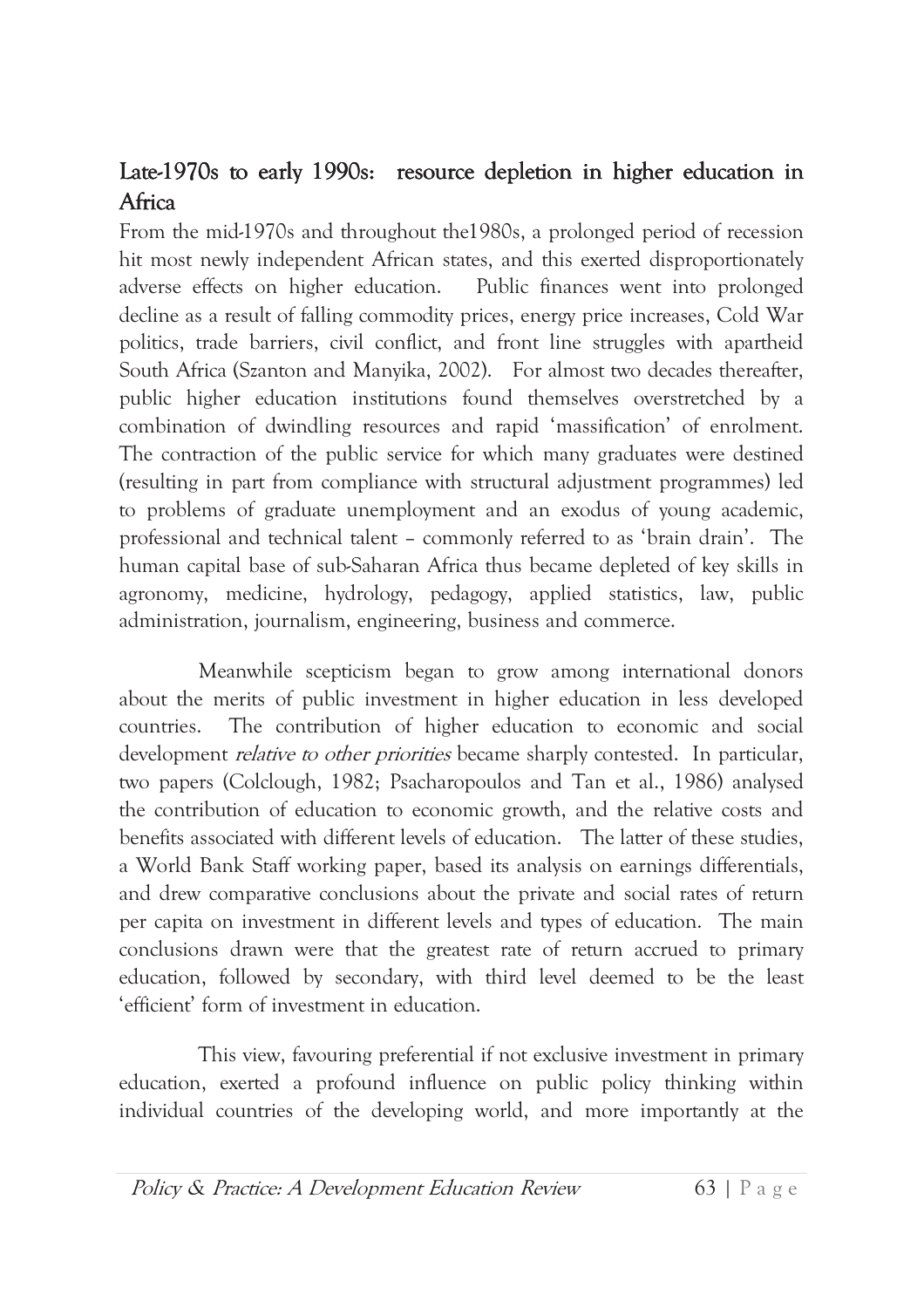influential 'Education for All' (EFA) conference in Jomtien, Thailand in 1990. The World Bank Staff Working Paper of 1986 had after all asserted that in most developing countries 'the present financing arrangements constitute a misallocation of resources devoted to education because "higher education was the relatively less socially efficient investment" (Psacharopoulos and Tan et al., 1986: 9-10). This finding was widely quoted and exerted considerable influence on the lending policies of the World Bank itself, on domestic priority-setting by governments at country level, and on the aid strategies of international donors for almost two decades thereafter.

#### Segmented versus Holistic Approaches to Education Sector Support

Undeniably, investment in basic education is both an inalienable right and imperative for sustainable development in sub-Saharan Africa and elsewhere. The Jomtien 'Education for All' conference was important in that it gave expression to the consensus of the international community in this regard, and importantly - triggered an annual peer review process which has continued ever since in the form of the Education for All Global Monitoring Reports, under the aegis of the United Nations Educational Scientific and Cultural Organisation (UNESCO). The dramatic improvement in gross enrolment rates throughout the developing world over the past two decades is an eloquent vindication of the positive impact of the legacy of Jomtien. However, much remains to be done in terms of improving the quality of educational delivery at all levels in significant areas of the developing world especially sub-Saharan Africa. Meeting this challenge in turn requires sustained investment in capacity development in educational research, statistics, and policy analysis – expertise that is transmitted via higher education. This illustrates the kind of structural problems which arise when higher education is divorced from a 'total system' holistic approach to policy and planning (King, 2009).

The difficulty for the higher education sector was that the Jomtien process became conflated in the minds of many policy-makers in the developing world, in multilateral institutions and in some bilateral donor agencies, with the contemporaneous critiques by Colclough, Psacharopoulos and others, asserting that government spending on higher education was both socially regressive and relatively less efficient economically. Underlying such analysis was the tendency towards an unduly arbitrary segmentation of education according to levels, and a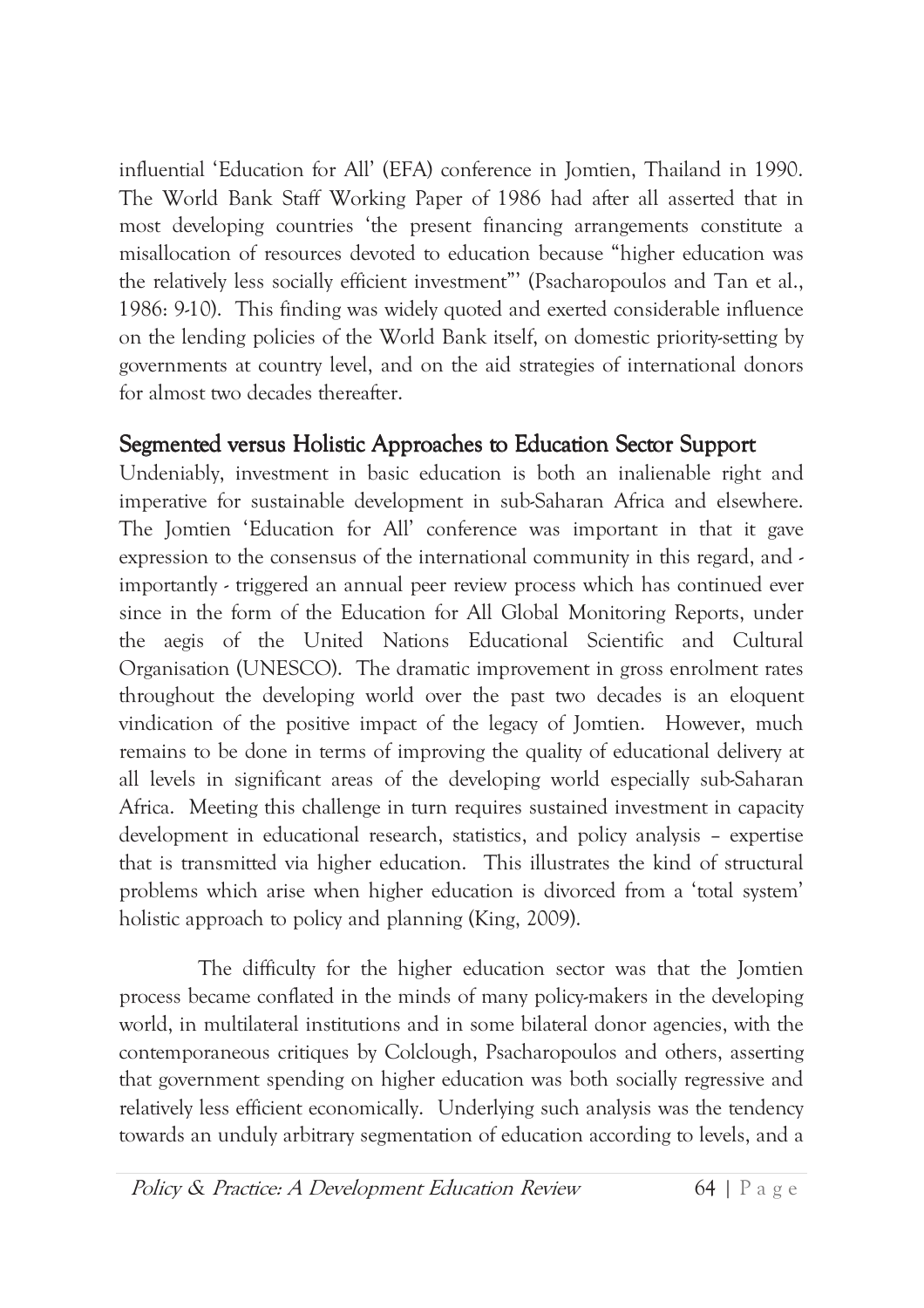consequent loss of a 'total system' perspective towards the education sector, whereby the inter-dependence of different sectors and levels of education could have been better recognised and acted upon. It also ran counter to the more integrationist view of higher education's role in development which has begun to re-emerge in more recent years and which is discussed later in this paper.

The essential inter-dependence between the different levels of education can be demonstrated very clearly with reference, for example, to the second Millennium Development Goal (MDG) - achieving universal primary education. In the final analysis, how can this goal be realised without highquality teacher education, accompanied by properly moderated state exam systems, a rigorous school inspectorate, reliable management information and other associated infrastructural frameworks? These ingredients all link directly back to the indispensable role of higher education as a repository of expertise and builder of capacity for these very functions. The same rationale holds true of the other key sectors of health, water, sanitation, and agriculture and food.

An endorsement of this more rounded view of things is discernible in the influential *Report of the Task Force on Higher Education* (2000), which though commissioned by the World Bank, distanced itself from - and superseded - the earlier orthodoxies which had 'relegated higher education to a relatively minor place on its development agenda' (World Bank, 2000: 39). The earlier basis of calculating the social rate of return was shown to have been unduly restrictive and individualistic in its calculation of efficiency, relying largely on relative earnings data. The resultant cost-benefit analysis was distorted, in that it under-valued the indirect benefits of education to society ('externalities'), and so failed to reflect the 'public good' created by higher education. But in the meantime the damage was done:

> "For the following twelve to twenty years, depending on the country, University faculty salaries remained flat or declined, research funding dried up,...university libraries stopped purchasing books and journals, physical facilities crumbled, new building was terminated,...student scholarships were largely eliminated...and new faculty hiring was curtailed" (Szanton and Manyika, 2002: 1).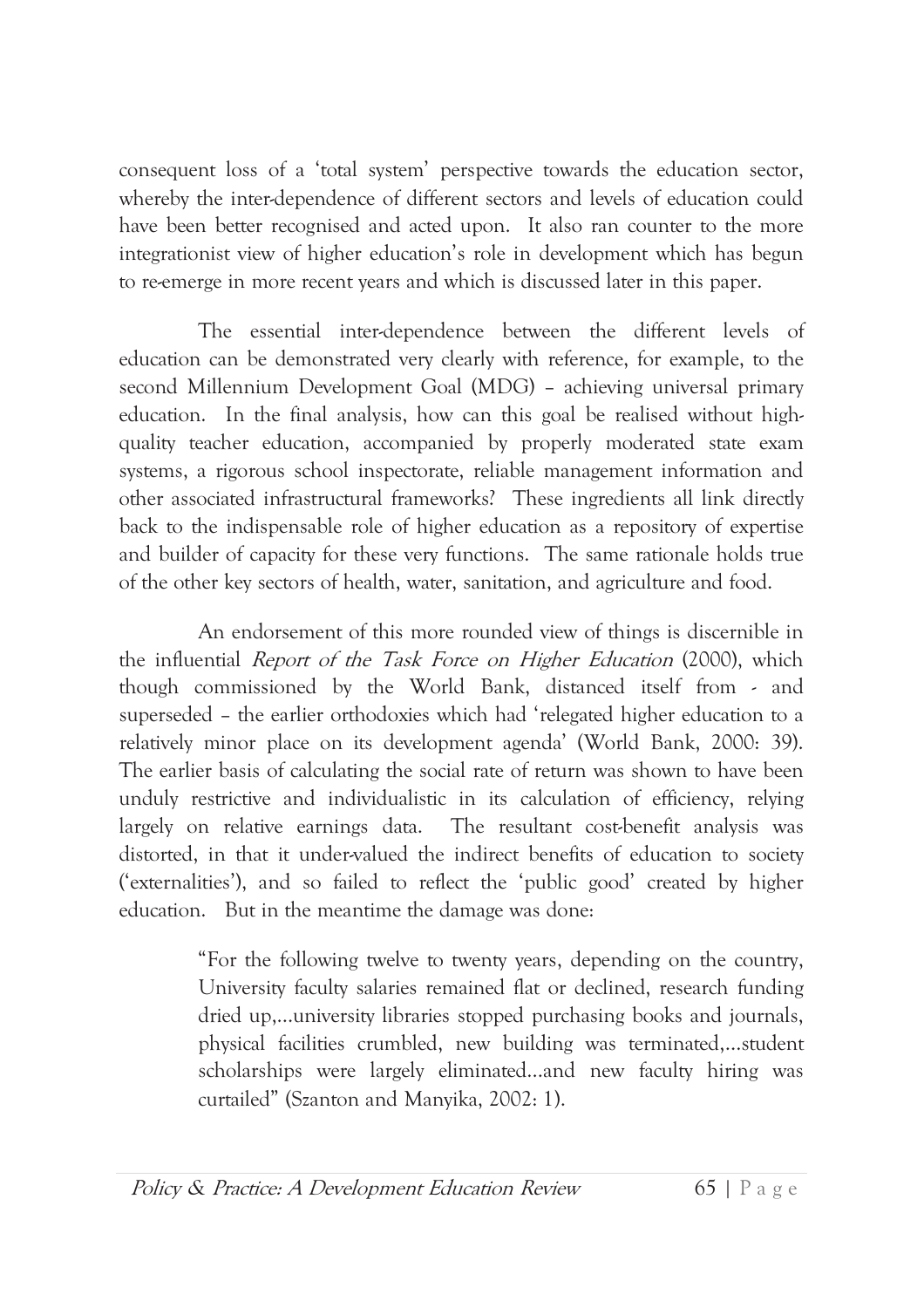The onset of the HIV and the AIDS pandemic further depleted the human resource base in higher education in sub-Saharan Africa (Ashcroft and Rayner, 2010: 37; Kelly, 2001).

### Irish-Africa Case Studies in University Cooperation: personal reflections

#### (i) Case Study: Higher Education for Development Cooperation - HEDCO

It was against the backdrop of this sharp decline in the fortunes of HE in Africa in the 1970s that most European donors included in their development aid budgets provision for support to higher education infrastructure, graduate In Ireland's case, Higher Education for training and partnerships. Development Co-operation (HEDCO) was established in 1978 with this remit, and with strong political and financial support from the growing bilateral aid programme administered by the Department of Foreign Affairs (Development Cooperation Division).

HEDCO's main objective was to promote the development of higher level skills and expertise in developing countries (particularly the 'priority countries' within Ireland's bilateral aid programme), in response to clearly identified needs or gaps. HEDCO's primary instrument for achieving this was institutional capacity building through technical assistance linked to counterpart training, and institutional twinning between Ireland and Africa. Its development approach was governed by the twin objectives of (a) *responsiveness* to the local needs and conditions in-country, and (b) the nurturing of selfsufficiency in institutional capacity in-country.

HEDCO had at its disposal the expertise of its member colleges in Ireland, as well as of specialist bodies (such as the Higher Education Authority and the National Council for Educational Awards) and research institutions (such as the Educational Research Centre, Drumcondra). This expertise was harnessed towards the development, management and assessment of programmes mainly in Anglophone Eastern and Southern Africa, in projects such as: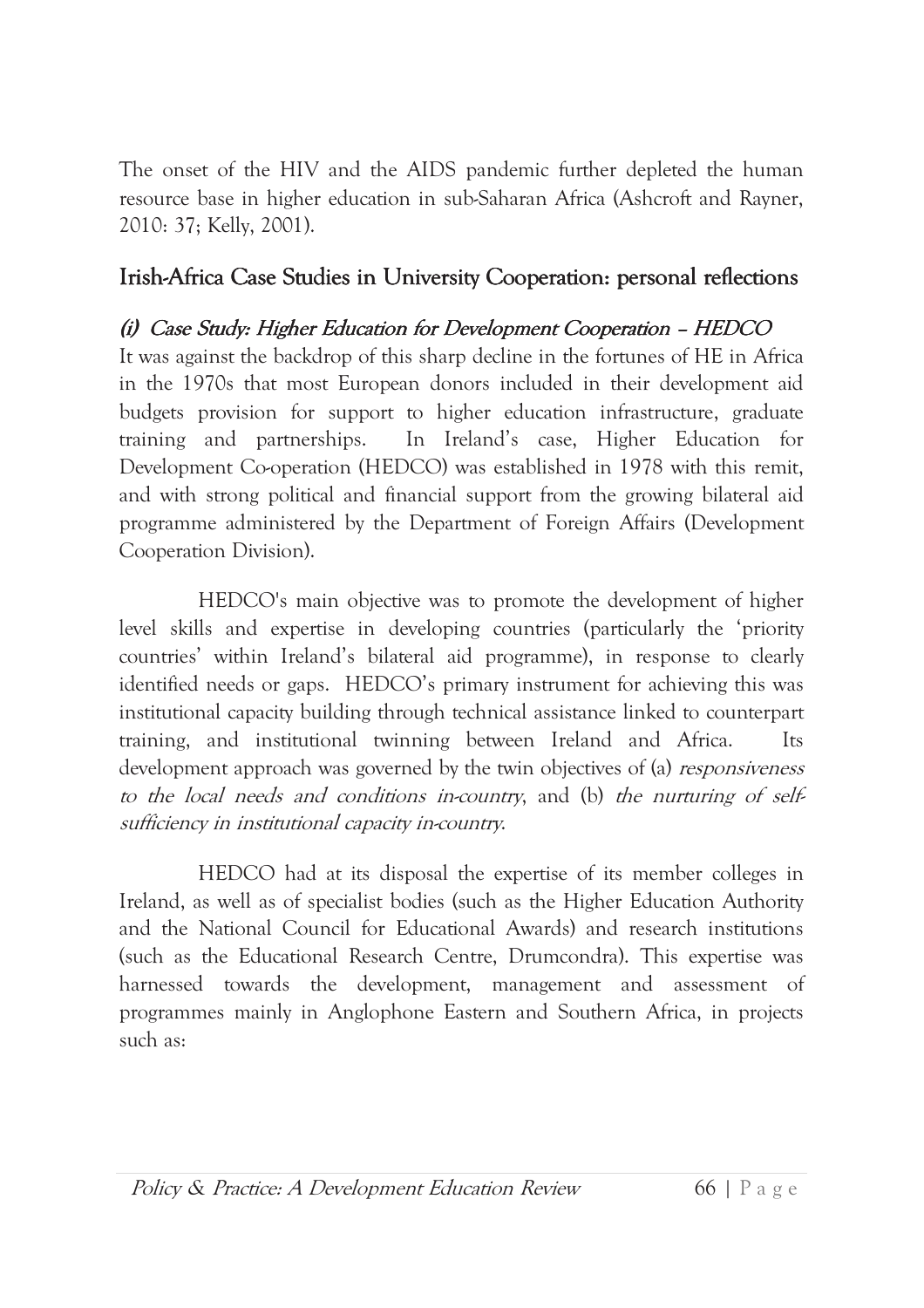- establishment of new or expansion of existing institutions, faculties, departments and units within universities and institutes of vocational and higher education in the developing world;
- technical assistance for course development (mainly undergraduate) and curriculum design across disciplines considered relevant to the host country's development needs, drawing on expertise of institutions in Ireland:
- study fellowships in Ireland for staff development for teaching  $\bullet$ personnel of host institutions (mainly at Masters level), and their temporary substitution by experienced lecturers from Ireland where necessary for continuity of teaching;
- commissioned research and consultancy for educational reform and  $\bullet$ policy development for ministries, curriculum and examinations councils, etc;
- other forms of institutional development based on identified training needs.

Throughout the late 1970s and early 1980s, HEDCO's project portfolio expanded in step with the growth of the Irish Aid programme. The track record thus acquired in integrated project management enabled it to enter competitive tenders for the award of technical assistance contracts by multilateral agencies. For example, in 1983 HEDCO successfully tendered for the largest overseas technical assistance project hitherto awarded by the European Commission. By 1985, HEDCO's secretariat had grown from three to eight personnel, and was administering projects valued at IR $f2m$  ( $E2.5m$ ) per annum. about two-thirds of which were Irish Aid funds, and the remaining third represented contracts awarded by the European Commission, the World Bank, and United Nations (UN) agencies. By 1995, HEDCO had undertaken projects in over 30 countries world-wide across a wide disciplinary spectrum, including: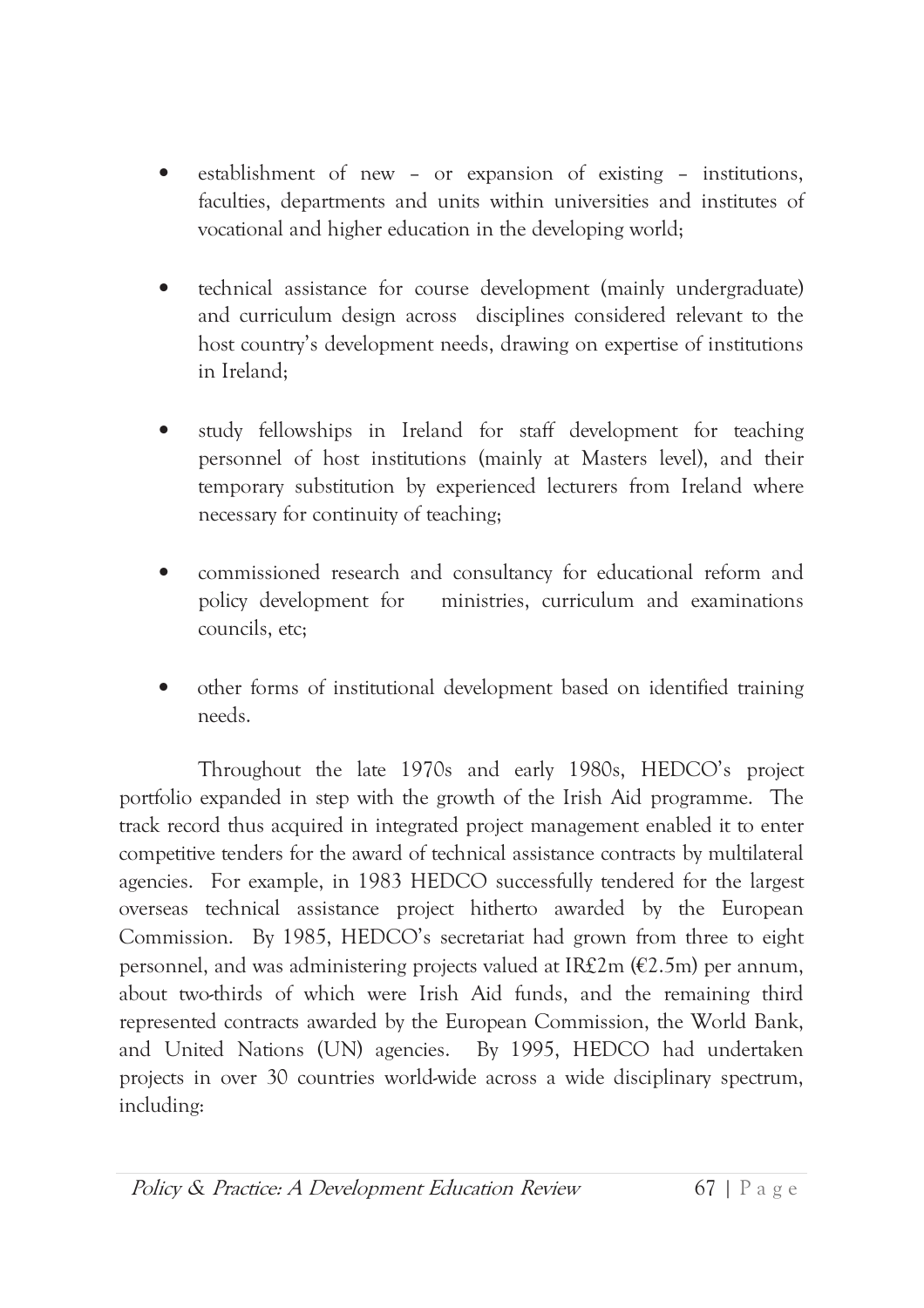| Accountancy                            | Food Science and Technology |
|----------------------------------------|-----------------------------|
| Agriculture and Agricultural Extension | Hotel and Catering Studies  |
| <b>Business Studies</b>                | Mathematics                 |
| Biotechnology                          | Marine Sciences/Aquaculture |
| Computing & Information Systems        | Medical Laboratory Science  |
| Economics                              | Medicine and Dentistry      |
| Education                              | Police Training             |
| Engineering                            | <b>Teacher Training</b>     |
| <b>Environmental Science</b>           | Veterinary Medicine         |

However, from the mid-1990s, HEDCOs project portfolio began to contract and its fortunes as an organisation went into gradual decline. By 2002, it had become practically defunct as an actor in the realm of international development although it continued to exist as an entity for some time thereafter having rebranded itself as 'International Education Board of Ireland' (IEBI). This title reflected a fundamental shift of focus away from development cooperation toward generic marketing of Ireland as a destination for fee-paying international students. Although the reasons for the agency's decline and ultimate demise have never been independently analysed, the external factors discussed below offer at least a partial explanation.

HEDCO's decline can firstly be attributed to the influence exerted at domestic level by the multilateral-level donor thinking post-Jomtien (outlined above), epitomised by the stance of the World Bank 'that its lending strategy should emphasise primary education, relegating higher education to a relatively minor place on its development agenda' (World Bank, 2000). Even though this position became more modulated by the mid-2000s, this re-think came too late for HEDCO to be salvaged.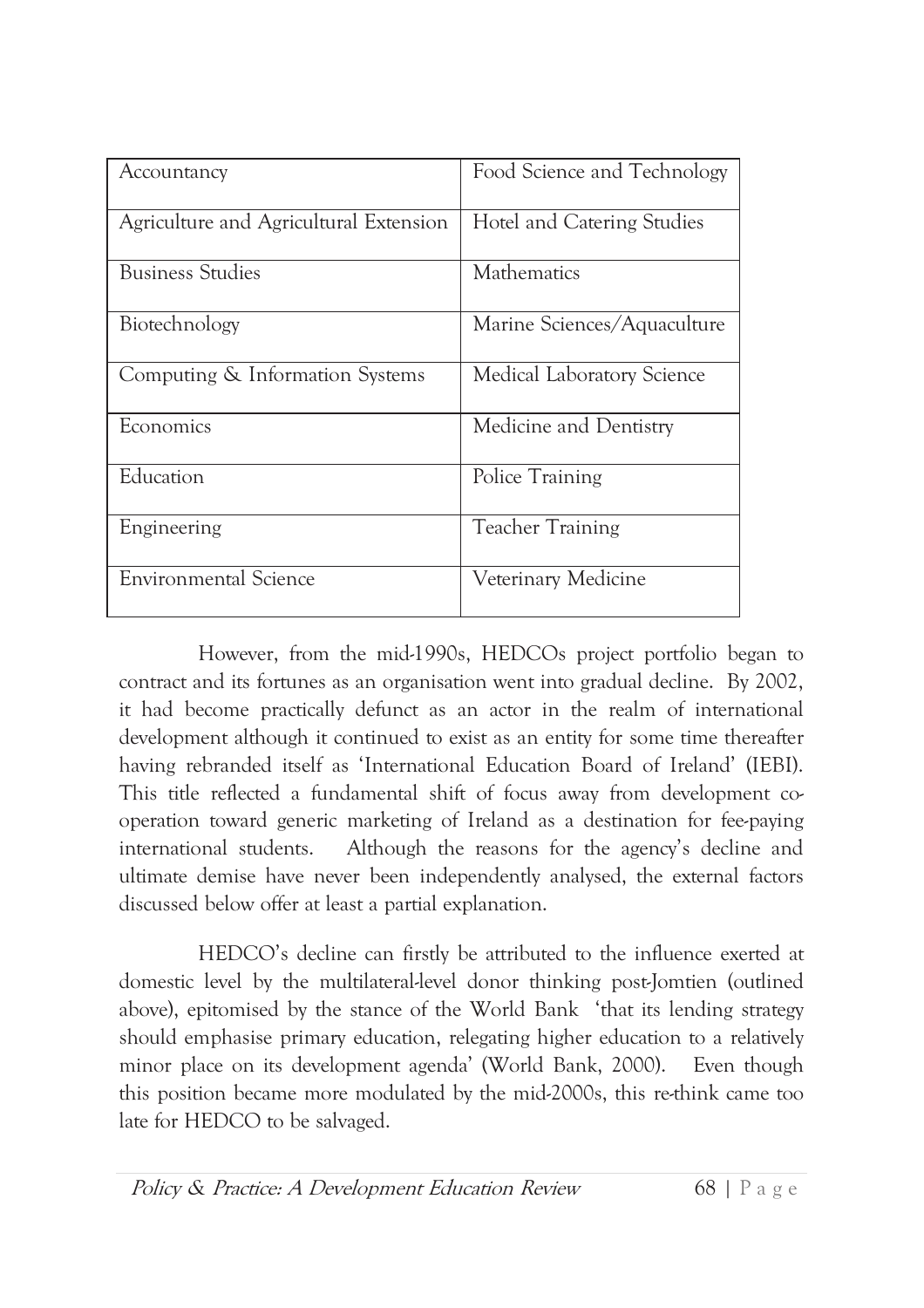an Organisation for Economic Co-operation Secondly. and Development-Development Assistance Committee (OECD-DAC) Peer Review of Ireland's aid programme which took place in 1994-95 was critical of what it considered to be the relatively high proportion of the Irish Aid budget absorbed technical assistance including Irish-originating by external personnel assignments overseas, such as those managed by HEDCO, by the State Agencies Development Cooperation Organisation (DEVCO), by the Agency for Personal Services Overseas (APSO) and by the Department of Foreign Affairs itself. The DAC Peer Review questioned the sustainability of this modality, and voiced concern lest the perceived quality of Ireland's overseas development assistance could be diminished if it were to become supply-driven and if personnel and institutions were seen as the ultimate beneficiaries of public money ostensibly designated for overseas aid. The Review calculated that 17.2 percent of bilateral ODA from Ireland was spent on technical assistance in 1991, compared with a DAC average of 12.1 percent (OECD, 1993). This echoed a wider ongoing debate and re-examination of the value of technical assistance as a modality in development cooperation, questioning whether it was conducive to the development of national capacities (e.g. Ridker, 1994).

Irish Aid smarted from the OECD-DAC criticism at the time. Although expatriate technical assistance was a common modality used by Irish Aid throughout its programme (not just in respect of HE), the doubts about the merit of higher education support became conflated with growing momentum within Irish Aid to embrace what Murphy (2012: 150) considers to have been 'the most significant policy change since Irish Aid was established'. By the late 1990s, Irish Aid evinced an emphatic move away from funding individual projects to working programmatically through government systems in partner countries, and utilising modalities of aid delivery such as in-country budget support, sector wide approaches and multi-donor 'basket' funding.

As King (2009) observes, the continuation of support to HE could have been deemed consistent with the adoption of these new modalities of aid delivery; indeed some donors (e.g. Nordic countries and Netherlands) adhered to such a compatibilist view and maintained continuity of support to higher education and research: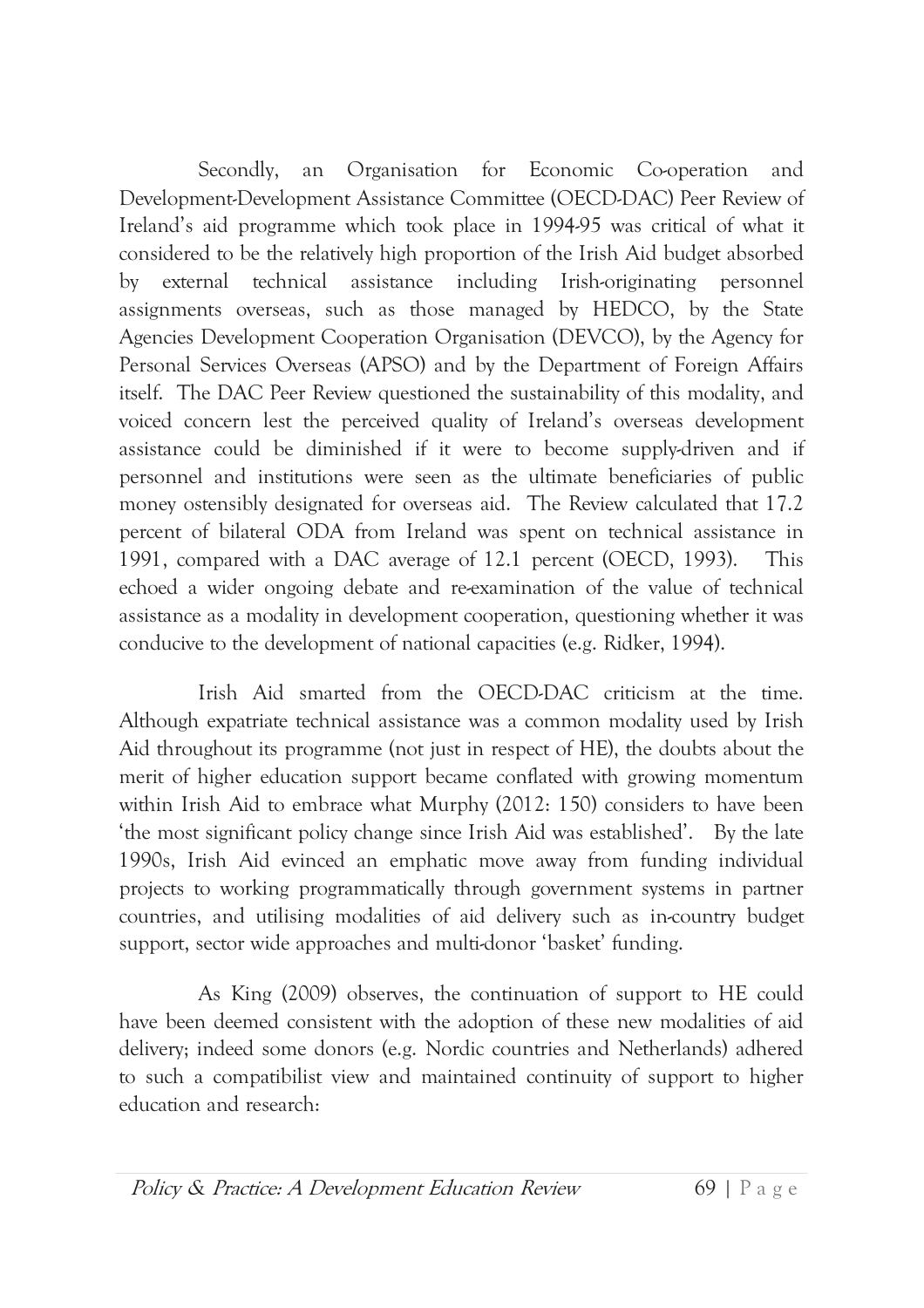"There were contradictory tendencies at work in the agency world: at the very time that their agenda seemed to prioritise basic education, agencies were also adopting the discourse of sector-wide approaches, which suggested that there was concern to reach agreements with governments that were intended to cover the whole of the education sector, and not just primary schooling" (King 2009: 34).

#### (ii) Case Study: Irish African Partnership for Research Capacity Building (IAP) 2008-2011

The policy pendulum within Irish Aid, having swung decidedly away from supporting HE in the late 1990s, took a significant corrective move back in favour thereof in 2007, with the launch of the *Programme of Strategic* Cooperation with Higher Education and Research Institutes. Indeed, this initiative could be seen as an example of the compatibilist donor practice implied in the quotation above from King (2009: 34). It can also be seen in the context of a wider trend among the donor community in the preceding years to rehabilitate higher education once again within the architecture of ODA, as major international players recognised the critical role played by HE for integrated socio-economic development and for genuinely sector-wide approaches to education. (Teferra and Knight 2008; Bloom and Canning et al., 2006).

One of the projects funded under the *Programme of Strategic* Cooperation with Higher Education and Research Institutes was the Irish African Partnership for Research Capacity Building (IAP) as a consortium of Universities Ireland (which embraces nine institutions across the island) together with partner institutions in Tanzania, Uganda, Malawi and Mozambique. Almost four years of wide-ranging work was undertaken with funding support from Irish Aid. In that time, the project spearheaded some internationally significant research and analysis of a quantitative and qualitative nature, focusing on the factors which promote and inhibit the development and retention of development-focused research capacity in both the African and Irish contexts. For example, one of the components of the project involved a comprehensive Stakeholder Consultation (Barrett, Conway et al., 2010) with over 300 research personnel and HE managers, mainly in Africa, involving structured one-to-one and group interviews. In approaching this work, themes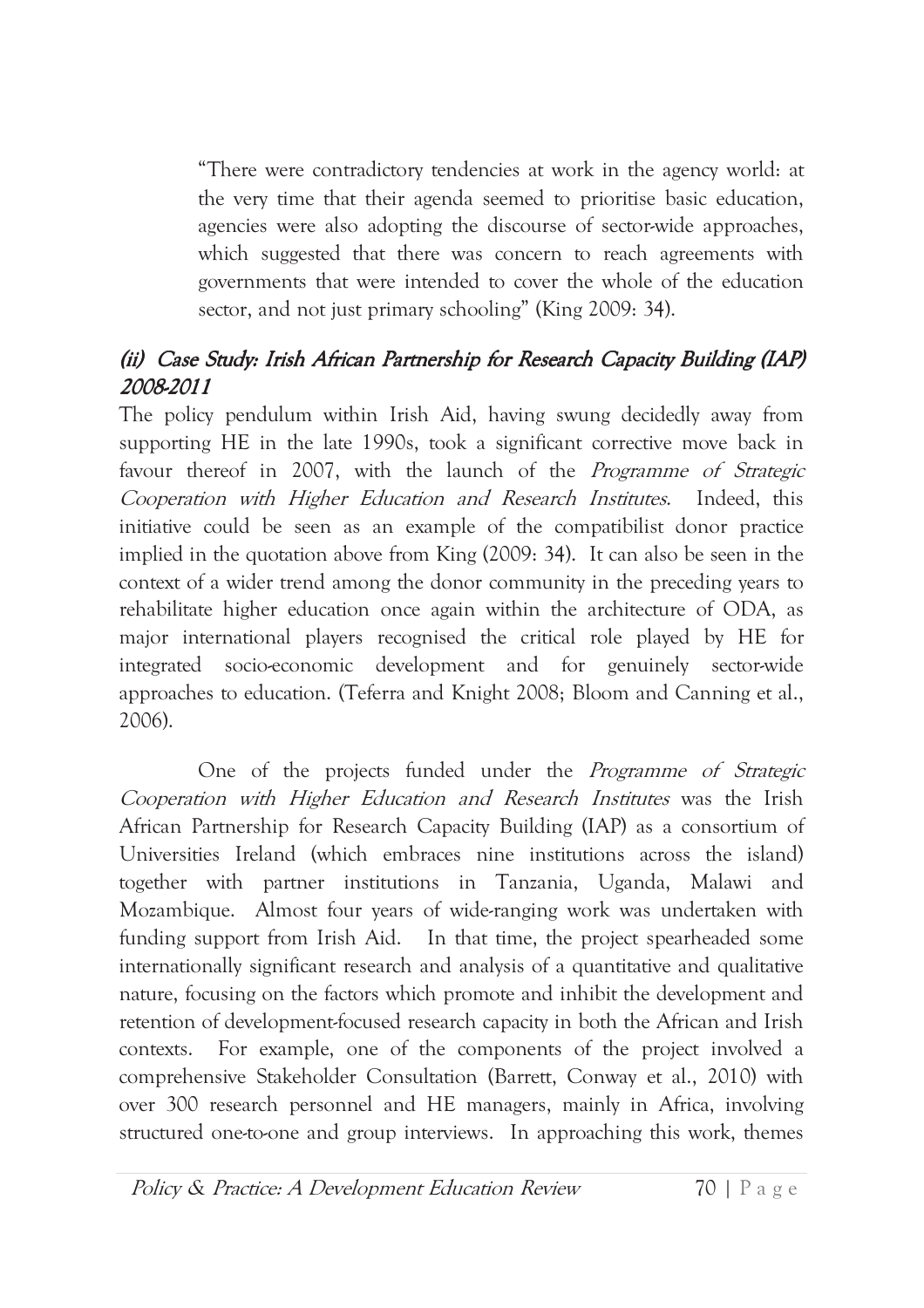were identified in the IAP consultation process which aligned strongly with Irish Aid's policy priorities - poverty reduction, food security, health promotion, gender equity, and adaptation to climate change.

Emerging from the findings (Barrett, Conway et al., 2010) are five key factors which together make up the ingredients for sustainable and successful research capacity building at institutional level (these points are not necessarily in order of priority):

- $1<sup>1</sup>$ The development of an embedded research culture within the African partner institution; one which sets its store not solely by the number of international peer-reviewed publications (important though this is), but including also the contribution of research to effective teaching, learning innovation, and civic engagement.
- $2.$ The establishment and effective functioning of a research office which can take research from conceptualisation through to dissemination and manage the research process across the institution, and which can actively encourage 'integrative' cross-disciplinary collaboration across traditional subject boundaries.
- Increased activity of international North-South and South-South  $3.$ partnerships and networking; a prime example of the latter form of valuable regional-level networking is the emergence of East Africa Research and Innovation Management Association (EARIMA), bringing together Tanzania, Kenya, Uganda and Rwanda.
- 4. The development of effective research infrastructure, in particular electronic connectivity facilitating on-line access to global research; this is now being facilitated with the advent of new physical infrastucture such as SEACOM and TEAMS, the emergence of National Research and Education Networks (NRENs) at country level.
- 5. A steady increase in research training, in particular through more and better structured modalities of postgraduate formation and stronger foundation in research methods (quantitative, qualitative, critical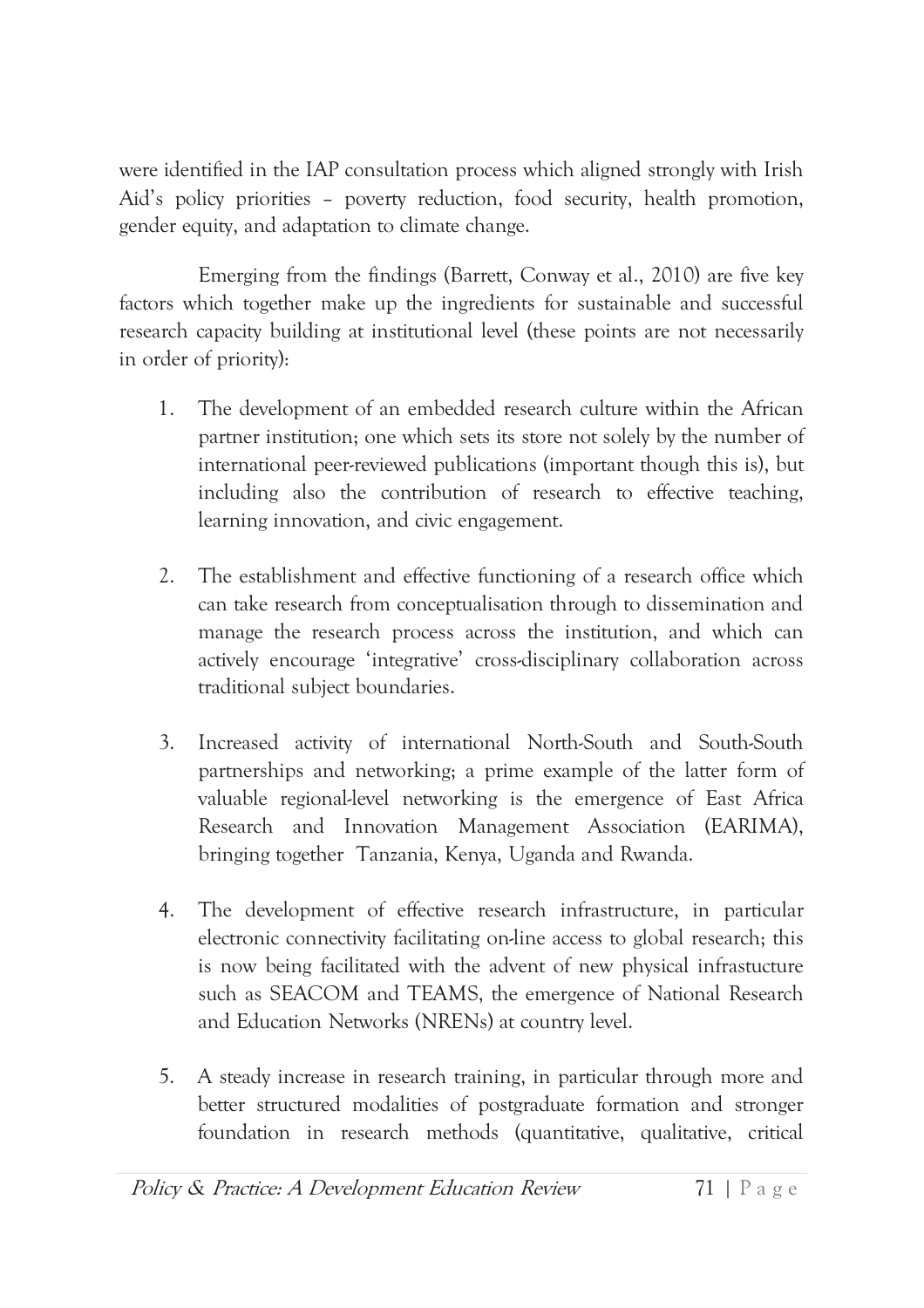thinking) and cross disciplinary collaboration. The use of a highly structured foundation year of pre-doctoral preparation is one example of this, and has been refined by the South Africa based NGO, SANTRUST.

A strong message underlying IAP's several regional-level training events on research capacity building was a growing consensus around the need to more closely align academic research priorities to the major global challenges of our time, such as poverty reduction, food and water security, health promotion, conflict transformation, and resilience to climate change. As socioeconomic development becomes more knowledge-intensive, higher education has a vital role to play - alongside government and wider civil society - in promoting human development, in a way which puts peoples' needs first, and which has poverty alleviation and - beyond that, poverty eradication - as its overarching goal.

#### **Comparisons and Contrasts**

These reflections on HEDCO and IAP, separated as they were by an interval of some two decades, reflect in microcosm some changes in (1) *characteristics* of higher education partnership-working over that time, and (2) particular *challenges* that have emerged.

#### (1) Characteristics

Most notably there has been a pronounced shift in the level at which support to higher education is targeted. In the HEDCO days, the focus was on strengthening undergraduate teaching capacity, whereas latterly that emphasis has moved more towards graduate training and research capacity strengthening. This partly reflects the success of the earlier investment a generation previously in strengthening undergraduate teaching capacity. A second factor is the generational transition, in that an elder generation of African academics now reaching retirement age has created a need for a new cadre trained to fourth A third factor has been the significant volume increase in student level. enrolment, and the associated expansion of faculty: the total number of students pursuing higher education tripled from 2.7 million in 1991 to 9.3 million in 2006 – an annual average rate of 16 percent (World Bank, 2010: 2).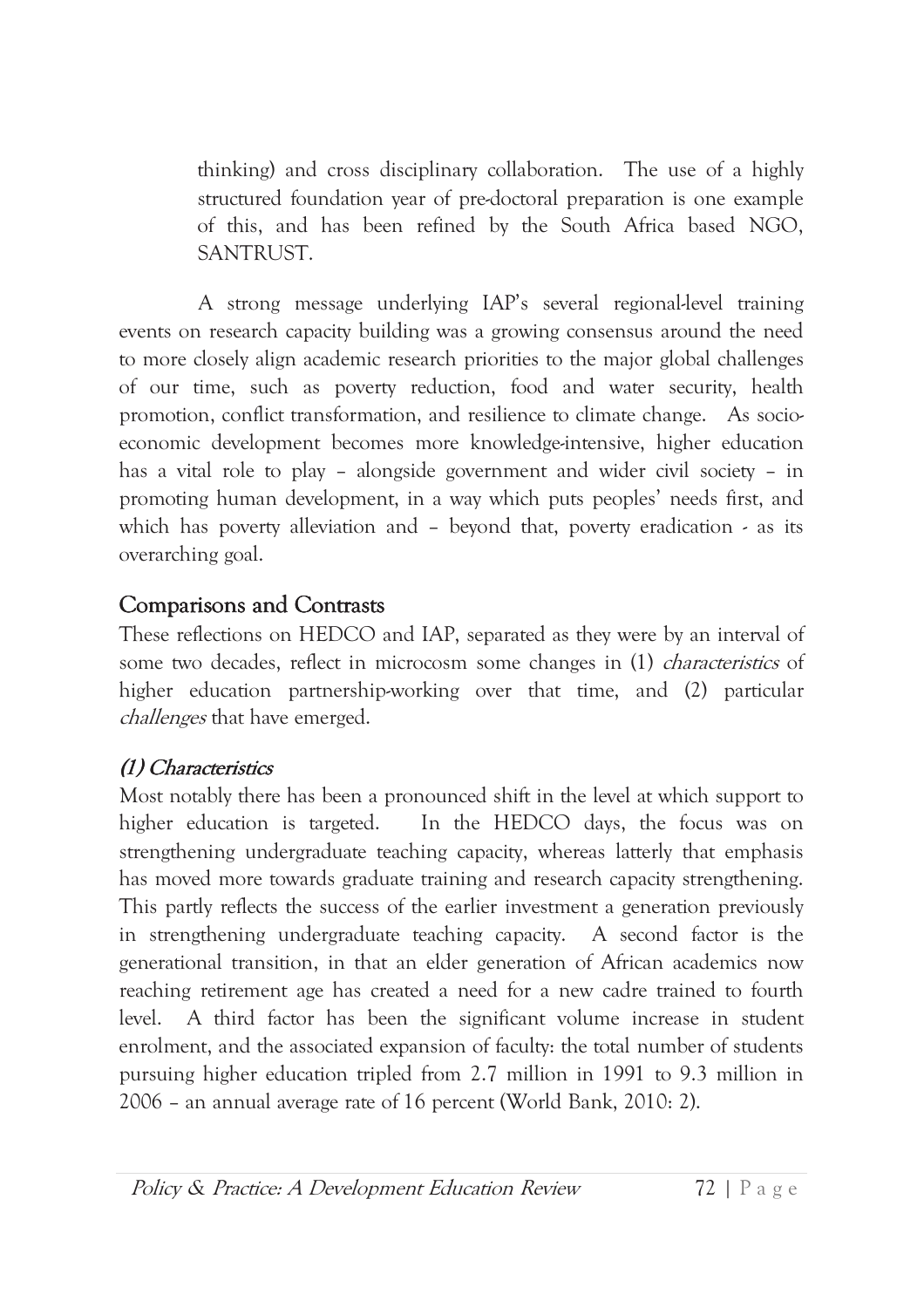These factors combined mean that new modes of graduate training are being implemented, with emphasis on cost-effectiveness and student retention in-country or in-region. Accordingly, non-conventional options are being embraced, such as sandwich-type PhDs, joint supervision and distance mentoring. In this context, a recent study, which is also a product of the Programme of Strategic Cooperation with Higher Education and Research *Institutes*, explores in a comparative and empirical way three distinct models of PhD provision (Uduma and Glavey, 2012) and highlights their relative strengths and weaknesses.

Another significant emphasis emerging from the more recent experience of higher education partnership-working has been an emphasis on translation of research into wider policy and practice. Historically it has proved difficult for policy-makers and other stakeholders to identify which policies are most suitable when dealing with national priority issues, and to ascertain how policies can best be implemented in situations which differ widely. The most obvious difficulty is that of precisely attributing cause-and-effect. Despite these inherent problems, the developmental imperative of ensuring a better quality of life for the poor calls for a better understanding of how higher education, understood as a public good, can contribute to pro-poor policies and help improve development outcomes.

Finally, the improvements in information and communications technology that have taken place during the past twenty or so years have transformed the logistics of implementing programmes of partnership. This can enable collaborative research between counterparts in the global North and South to be undertaken with lower transaction costs and with greater rapidity of response than was previously possible.

#### (2) Emerging Challenges

#### Challenge 1: Crowding out of the limited space

As the number of institutional partnerships grows, the ensuing demands which these exert on the southern partners' institutional resources is considerable, in terms of time, funding, and infrastructure; equally so are the demands made in terms of the institutional dynamics of maintaining cross-cultural and equitable partnerships, in terms of cohesion, complementarity, and priority-setting. As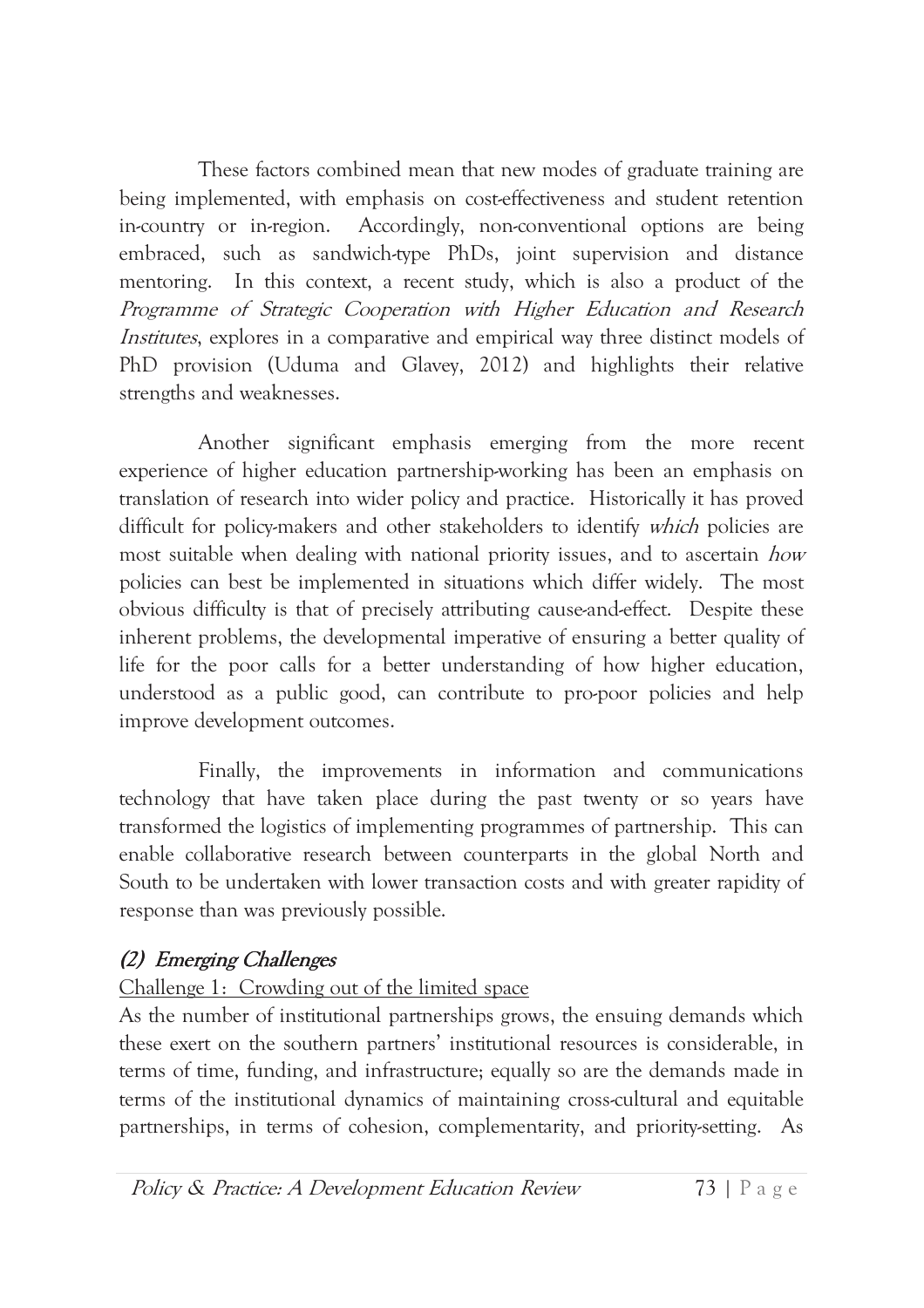Teferra observes, 'the body of development partners involved in African higher education is rich and complex....While entertaining a variety of partnerships is an ideal situation, it could become a daunting task for receiving countries and their institutions' (Teferra and Knight, 2008: 51). Such overload may be particularly pronounced in countries with a limited number of 'partnerable' institutions in the region that tend to attract more interest from the global North than they can be successfully managed at one time.

#### Challenge 2: Bridging the gap between policy and research

There is increasing interest among both researchers and policy-makers in forging a stronger continuum between development research and development policy. Both parties are interested in better understanding what works, and herein lies an opportunity for HE institutions to provide rigorous, evidencebased independent analysis. Many research findings could be more readily available to inform policy-makers on, for example, poverty prevalence, HIV/AIDS, unemployment, better quality health and education, and service delivery. However this researcher-policy maker dialogue will inevitably have to contend with diverging expectations, in relation for example to realistic timescales for outcome-oriented research work, and the reliability and predictive value of any policy-related conclusions to be drawn from available evidence.

#### Challenge 3: Language

Sometimes the higher education sector fails to do justice to its own indispensible contribution to human development, partly because the language of discourse which it tends to use is not fully shared with those who are more directly engaged in policy and practice. Perhaps the description of a research question or hypothesis tends too often to be couched in terms which are accessible to the academic or specialist peer audience, to the exclusion of a more generalist audience who might well be enthused by the potential of a research application to transform livelihoods or to be a catalyst for social change. Perhaps also the mechanisms for disseminating research findings which are of potential importance to development policy and practice need to be broadened beyond the traditional peer-reviewed journals, to include web-based resources and broadcast material. The implications of such an approach for conventional structures of academic recognition and reward pose a significant challenge.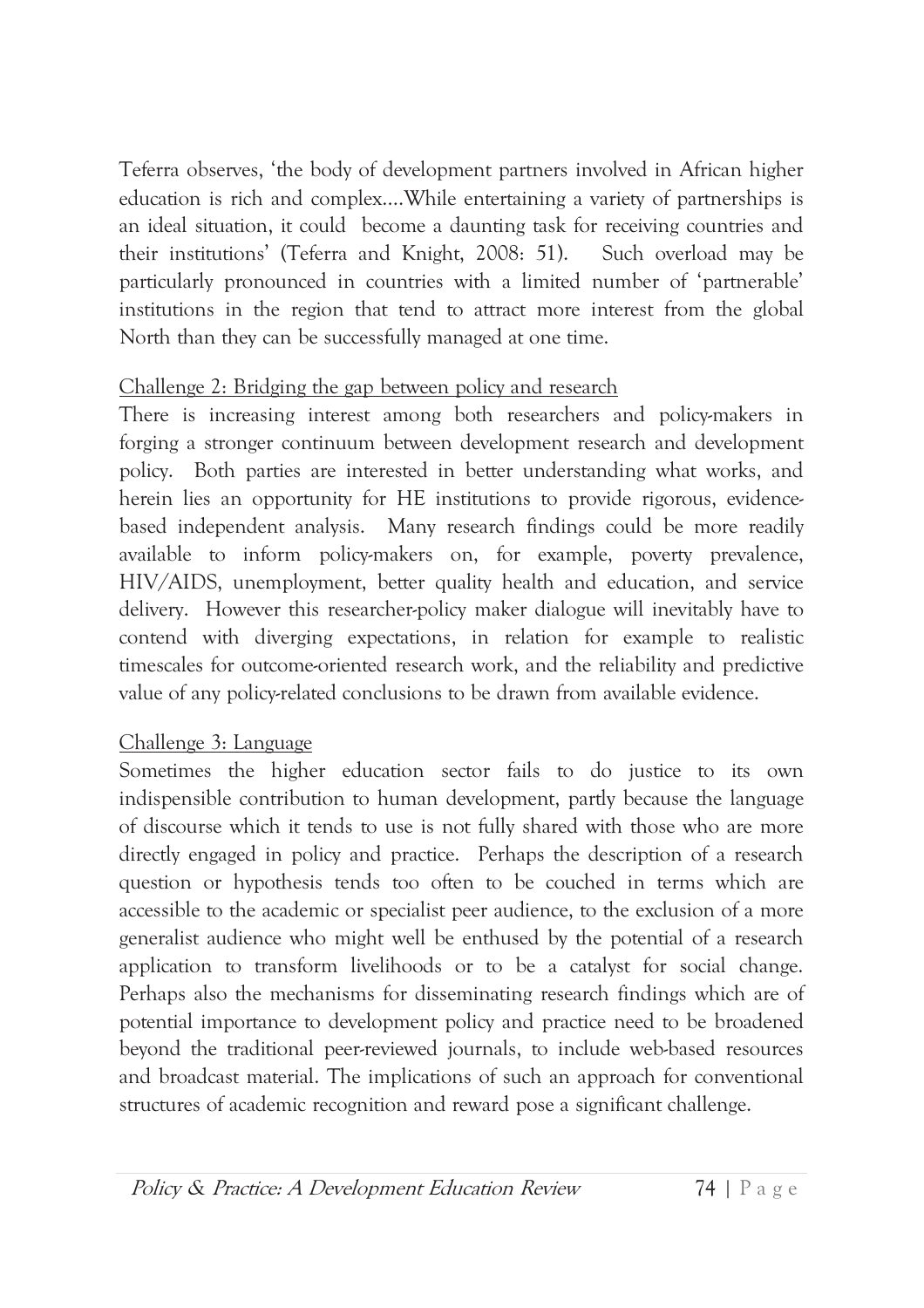Challenge 4: Promoting quality assurance

Enrolments in African HE are rising rapidly, in both public and private higher education institutions, but although student numbers tripled in the fifteen year period 1991-2006, with an average annual increase of 16 percent, public resources allocated to current expenditure in that sector only doubled - an annual average rate of 6 percent (World Bank, 2010). In response to resultant concerns about dilution of quality of teaching and learning, attention has begun to be focused in recent years on establishing quality assurance systems at institutional and at national levels. Although there have also been some tentative moves towards regional quality networks, the main concern has been with recognition and assurance of domestic higher education programmes. The challenge remains a formidable one even since 2008 when Knight stated: 'the question now facing the sector is how to deal with the increase in cross-border education by traditional HEIs and the new private commercial providers who are not usually part of nationally-based quality assurance schemes' (Teferra and Knight 2008: 37).

### Conclusion

Having traced some of the significant modulations in the discourse around higher education's value and contribution to international development over three decades past, and the implications of these vicissitudes for sub-Saharan Africa, this article introduced two short case studies (HEDCO and IAP). These serve to illustrate how the pendulum-like swings in sentiment towards HE as an essential component of a balanced development strategy played out in the specific context of Ireland's overseas aid profile.

To conclude, the sceptical stance adopted by some prominent analysts in the 1980s and 1990s regarding the (de)merits of support to higher education and research has since been superseded by a convergence of views in support of the proposition that HE and research have a vital role to play - alongside government and wider civil society - in promoting balanced socio-economic development and poverty reduction. Recent and current development discourse tends to acknowledge that the different levels of education inter-lock with one another, forming a continuum, and as a corollary subscribes to a 'total system' approach to policy and planning within the education sector as a whole. Moreover, higher education is increasingly seen as a repository of expertise and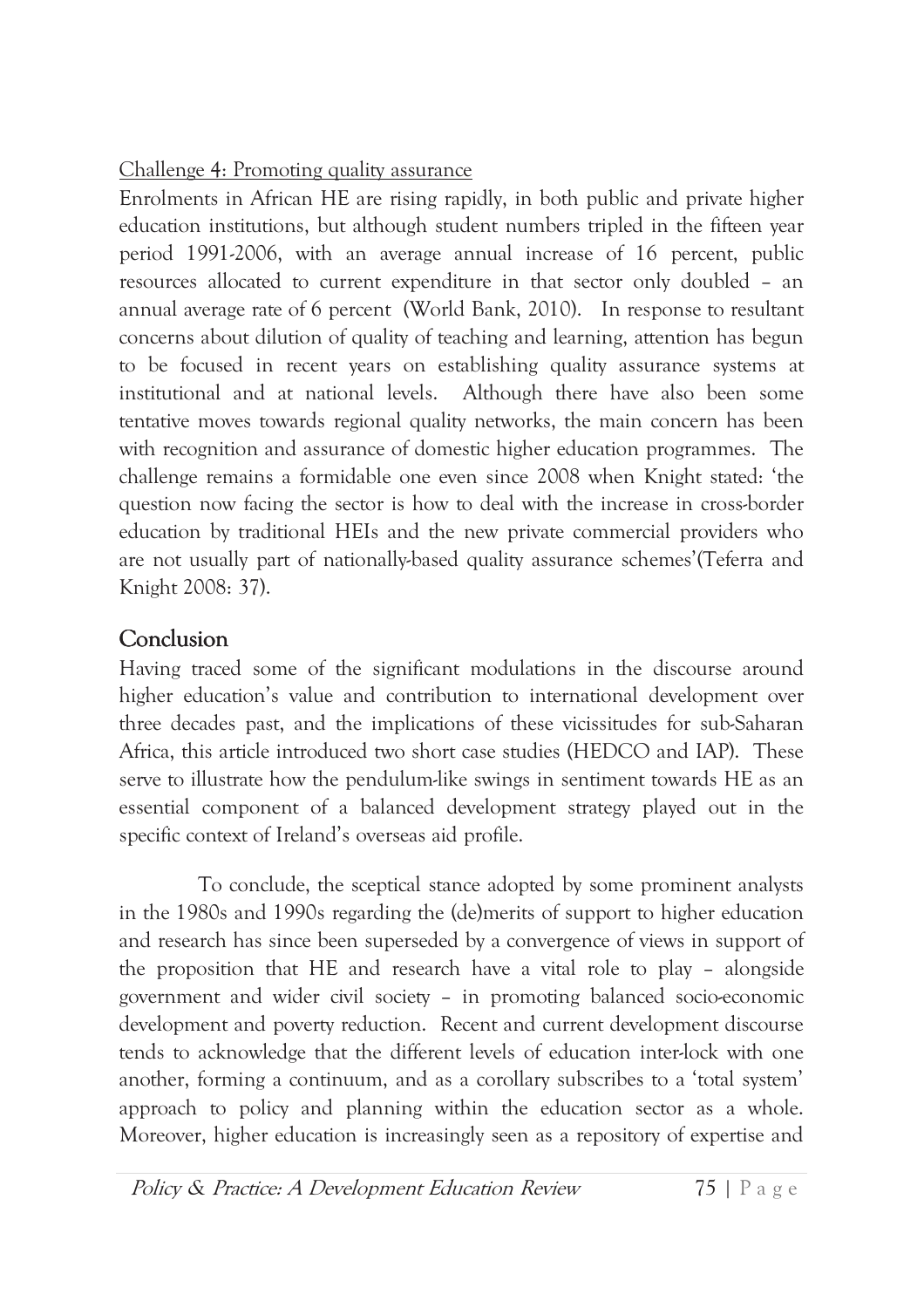builder of capacity for myriad functions essential for integrated development, such as health, water and sanitation, agriculture and food.

There are three lessons which may be drawn from the reflections in this article. The first is that future aid programming should incorporate HE and research capacity support as an integral feature, within the broader aid effectiveness framework. The second lesson is that Ireland's contribution in this respect should inform, and be informed by, shared intelligence among likeminded donors around what constitutes good practice (the European Donor Harmonisation group on HE is of potential value here). And thirdly, that nurturing institutional partnership of medium to long-term duration should be a cornerstone of an effective strategy to harnessing HE and research in the service of development. The following quotation neatly sums up the ethos most likely to make such partnerships effective and of enduring benefit:

> "Neither researcher, administrator nor villager is likely to achieve his or her potential for contribution to development until they ioin as partners in a mutual learning process, committed not to the search for magical blueprints, but to the building of new capacities for action" (Korten, 1980).

#### References

Ashcroft, K and Rayner, P (2011) Higher Education in Development: Lessons from Sub-Saharan Africa, Charlotte: Information Age Publishing.

Barrett, E, Conway, P, Farren, S, McEvoy, P, and Nakabugo, G (2010) 'Development-Related Research Capacity in Irish and African Institutions: Findings from a Stakeholder Consultation' in *Irish African Partnership for Research Capacity Building: Results and* Prospects (IAPRCB), Dublin: Glasnevin Publishing.

Bloom, D, Canning, D and Chan K (2006) Higher Education and Economic Development in Africa, Washington DC: World Bank.

Colclough C (1982) 'The impact of primary schooling on economic development: a review of the evidence', World Development, 10(3), pp. 167-185.

Collini, S (2012) What are Universities For.', London: Penguin.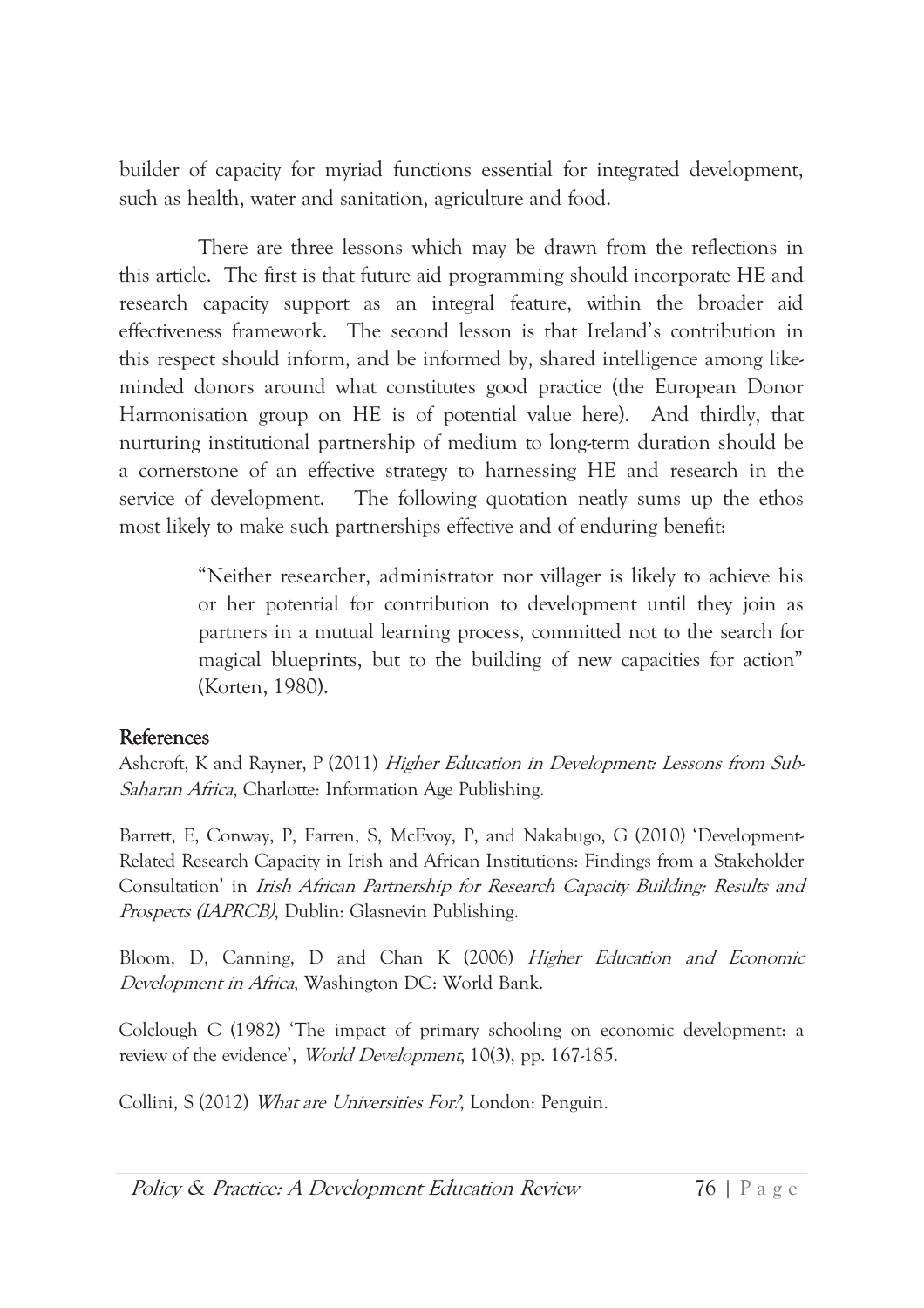Kelly, M.J (2001) Challenging the Challenger - Understanding and Expanding the Response of Universities in Africa to HIV/AIDS, Washington DC: ADEA Working Group on Higher Education.

King, K (2009) 'Higher Education and International Cooperation: the Role of Academic Collaboration in the Developing World' in Stephens, D (ed.) *Higher Education and* International Capacity Building: Twenty-five Years of Higher Education Links, Oxford: Symposium.

Korten, D.C (1980) 'Community Organisation and Rural Development: A Learning Process Approach', *Public Administration Review*, 40(5), September 1980, pp. 480-511.

Murphy, R (2012) *Inside Irish Aid: the Impulse to Help*, Dublin: Liffey Press.

Neave, G and van Vught, F.A (1994) Government and Higher Education Relationships Across Three Continents: the Winds of Change, Oxford: IAU Press & Elsevier.

Organisation for Economic Cooperation and Development (1993) Development Cooperation: 1993 Report, Paris: OECD.

Peters, M.A (2006) 'Higher Education, Development, and the Learning Economy' *Policy* Futures in Education, 4(3), 2006.

Peters, M.A (2008) Editorial: 'Complexity and knowledge systems', *Educational* Philosophy and Theory,  $40(1)$ , pp. 1-3.

Psacharopoulos, George, Tan, J.P., Jiminez, E (1986) 'Financing Education in Developing Countries - an Exploration of Policy Options', Washington DC: World Bank.

Rostow, W.W (1960) The Stages of Economic Growth, a Non-Communist manifesto, Cambridge England: University Press.

Salmi, J (2009) The Challenge of Establishing World Class Universities, Washington DC: World Bank.

Sawyerr, A (2004) 'African Universities and the Challenge of Research Capacity Development', *Journal of Higher Education in Africa*, 2(1), pp. 213-245.

Singh, M (2001) Re-inserting the Public Good into Higher Education Transformation, Issue 1, Johannesburg: Kagisano.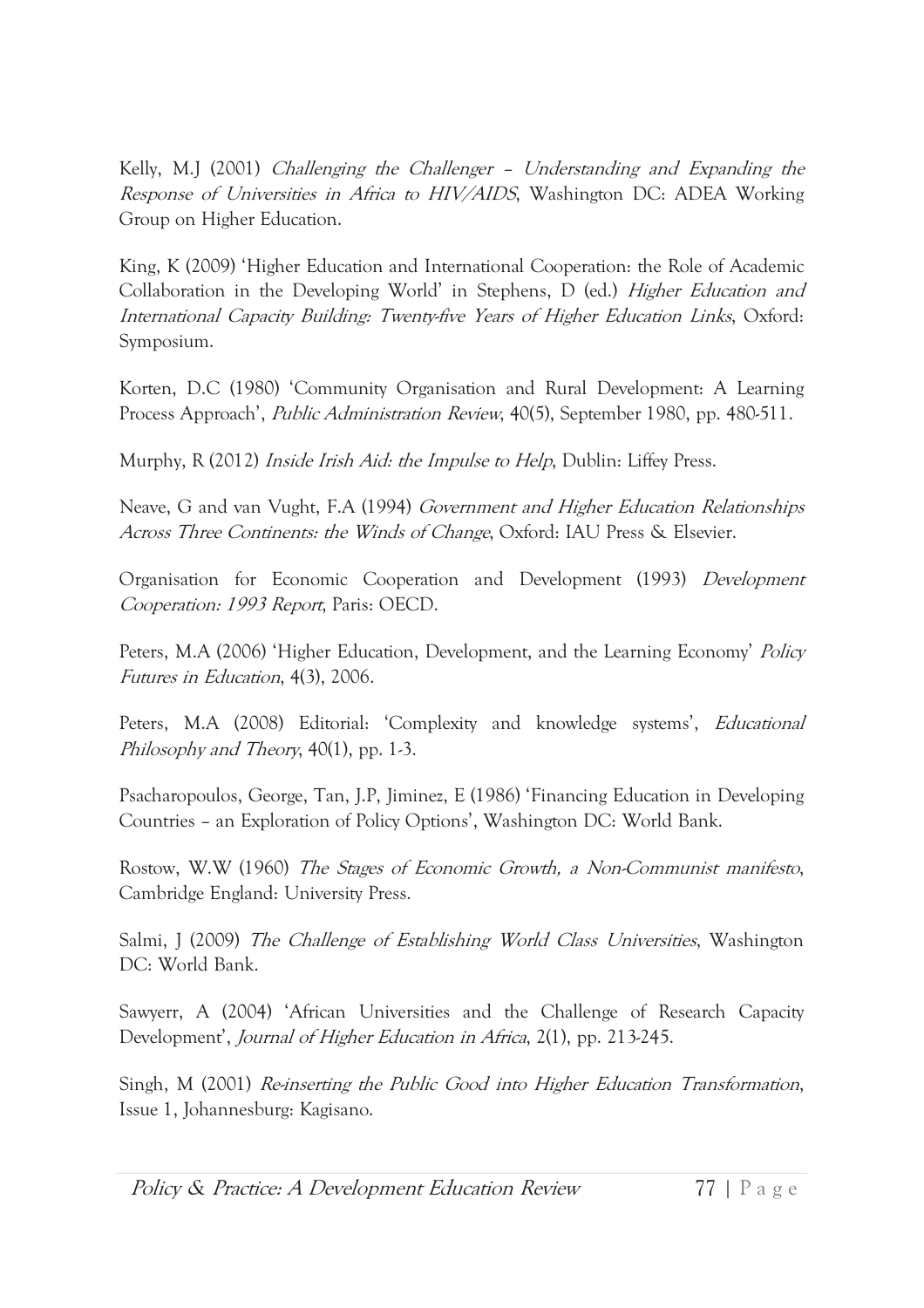Stiglitz, J (1999) 'Knowledge as a Global Public Good' in Kaul, I, Grunberg, I and Stern, M.A (eds.), Global Public Goods, New York and Oxford: UNDP.

Szanton, D.S and Manyika, L (2002) PhD Programs in African Universities: Current Status and future Prospects - A Report to the Rockefeller Foundation, Berkeley: University of California.

Teferra, D and Altbach, P (2003) African Higher Education: an international reference *handbook*, Bloomington: Indiana University Press.

Teferra, D and Knight, J (eds.) (2008) Higher Education in Africa - the International *Dimension*, Boston & Accra: Boston College Centre for International Higher Education and the Association of African Universities.

Tilak, J.B.G (2007) 'Post-elementary education, poverty and development in India', International Journal of Educational Development, 27(4), pp. 435-445.

Uduma, O and Glavey, S et al (2012) 'A Report on North South Experiences of Doctoral Training for Development in Africa', Dublin: Trinity International Development Initiative.

World Bank (2010) Directions in Development: Financing Higher Education in Africa, Washington DC: World Bank.

World Bank (1999) World Development Report 1998/1999, Washington DC: World Bank.

World Bank (2000) Higher Education in Developing Countries: Peril or Promise: The Task Force Report on Higher Education and Society, Washington DC: World Bank.

Peter McEvoy is a Dublin-based freelance consultant who has worked for over two decades in 25 countries in the management and evaluation of international development projects and programmes in the education and social sectors. During that time he has worked as a consultant to missionary bodies, NGOs, Irish Aid and the European Commission. At an earlier stage in his